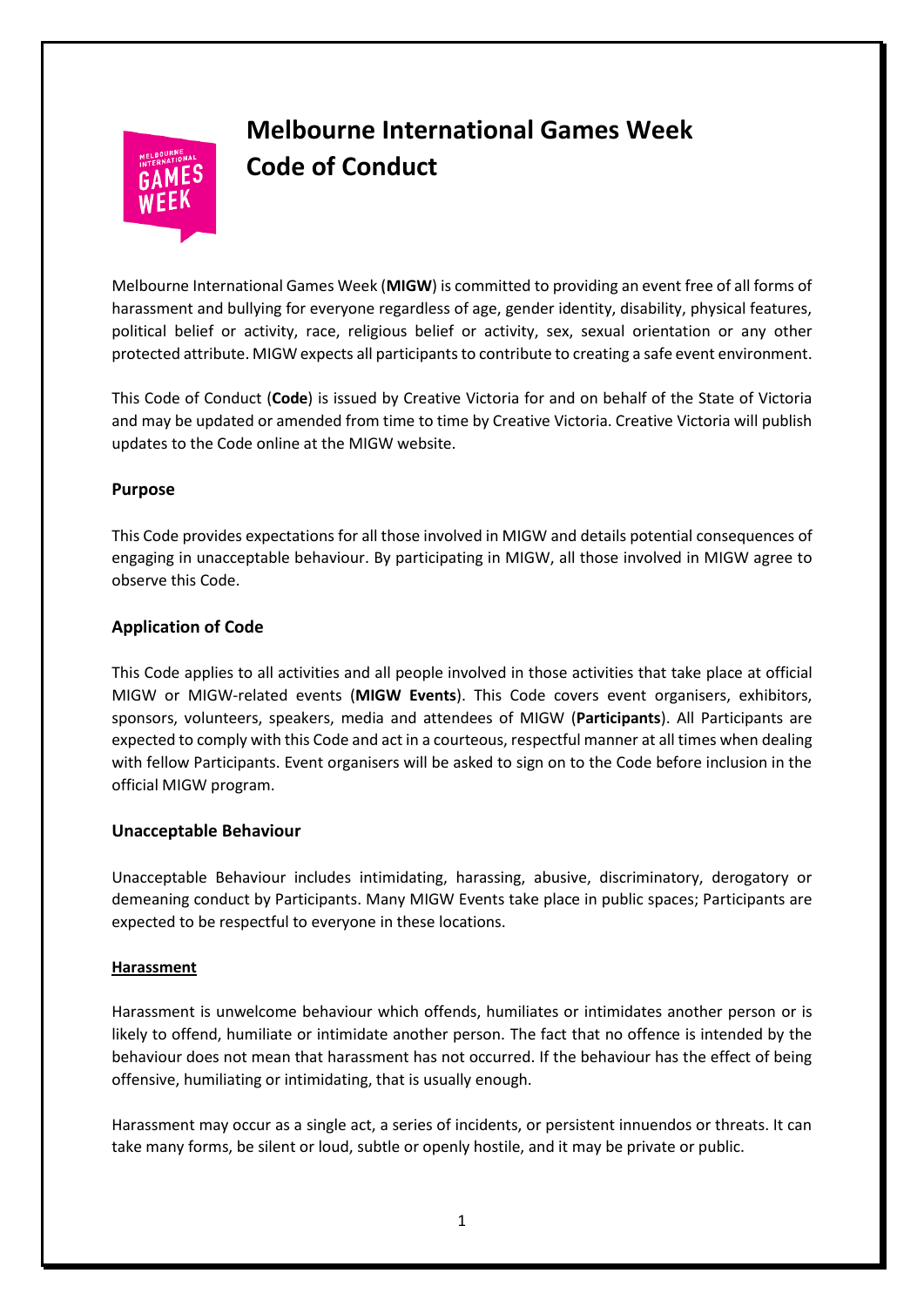Bullying is a form of harassment. It includes repeated, unreasonable behaviour that demeans, intimidates, victimises, threatens or humiliates people, either as individuals or as a group. The following examples may constitute harassment and/ or bullying:

- verbal abuse, threats, sarcasm or other forms of demeaning or intimidating language or communication;
- psychological harassment;
- physical intimidation;
- making, circulating or displaying jokes containing inappropriate or offensive content;
- intrusive enquiries into another person's personal life, including their religion, family or private matters;
- openly displaying pictures, posters, graffiti or written materials which might be offensive to some; and
- communications via phone, email or computer networks which are threatening, abusive or offensive to others.

## **Sexual harassment**

Sexual harassment is unwelcome sexual behaviour that causes a person to feel offended, humiliated or intimidated, where a reasonable person could have anticipated that reaction in the circumstances. Sexual harassment includes an unwelcome sexual advance, an unwelcome request for sexual favours and any other unwelcome conduct of a sexual nature.

Sexual harassment can be physical, verbal or written. Examples include:

- comments about someone's private life or the way they look;
- sexually suggestive behaviour, such as leering or staring;
- brushing up against someone, touching, fondling or hugging;
- sexually suggestive comments or jokes;
- displaying offensive images or objects;
- repeated requests to go out;
- requests for sex;
- sexually explicit emails, text messages or posts on social media;
- sexual assault; and
- suggestive behaviour.

Some of the above may also amount to a criminal offence.

This Code is not about prohibiting friendships at MIGW or genuine consenting relationships.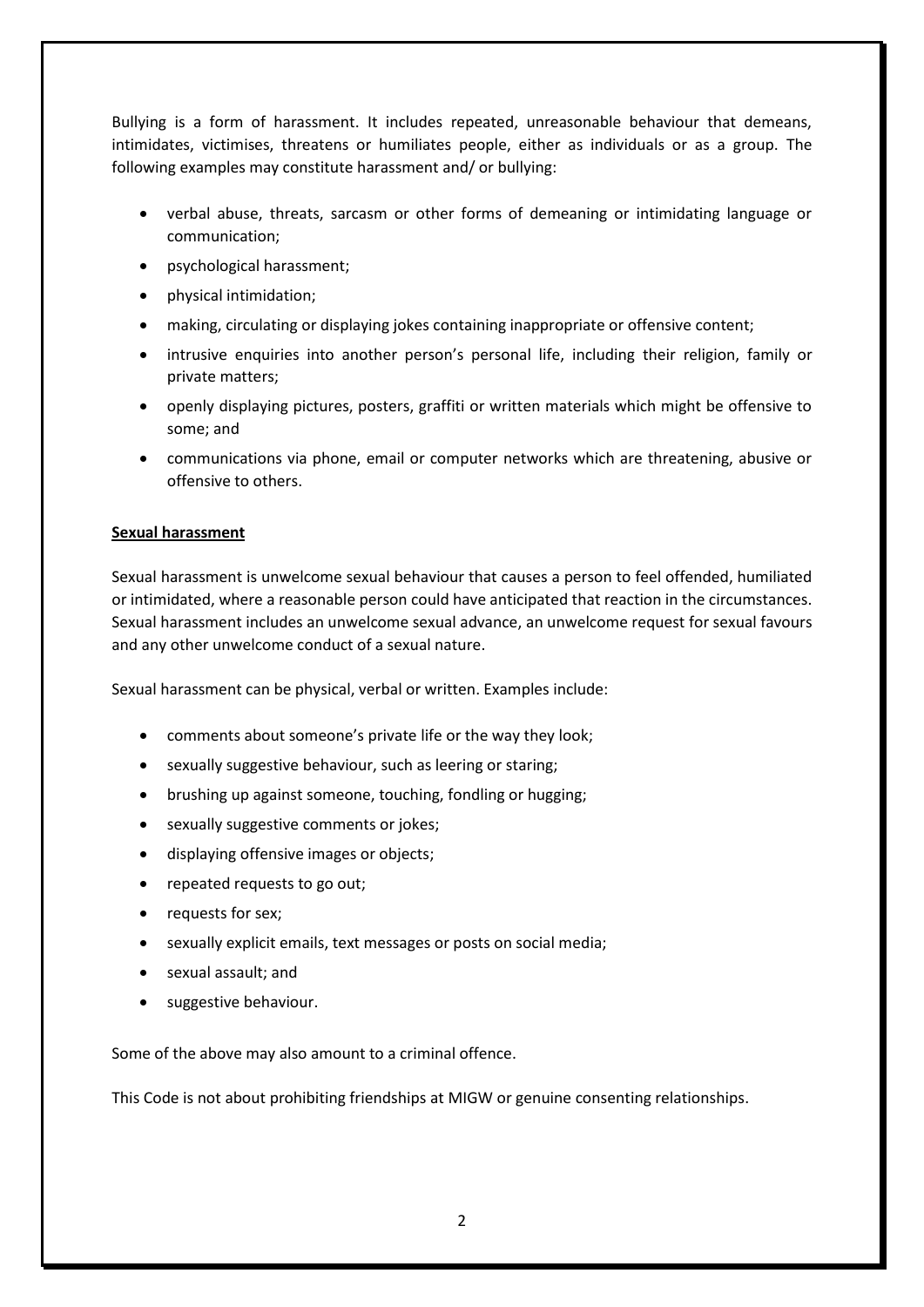#### **Other Unacceptable Behaviour**

- Discrimination on any basis including sex, sexual orientation, gender, race, religion, disability or any other protected attribute.
- Behaving in a way that causes offence to other people, like racial vilification, swearing and using obscene language.
- Possession or consumption of alcohol in areas other than those specifically designated for the consumption of alcohol. MIGW encourages the responsible consumption of alcohol.
- Use, possession or distribution of an illegal drug, including but not limited to cannabis, heroin, amphetamines and cocaine.
- Possession of any prohibited weapon, controlled weapon or dangerous article. Event organisers and venue security may request to inspect any prop(s) in the possession of attendees.
- Taking inappropriate photos or recordings of someone without their knowledge.
- Acting in a way that disturbs the peace or interferes with the comfort of people who may be nearby. This may include persistent disruption of a presentation or event. Behaviour may be unacceptable if event organisers think the behaviour is intended to disturb, even if no one is actually disturbed by it.
- Placing a person in fear of violence towards them, including threatening to harm someone or being physically intimidating.
- Inappropriate depictions of violence or inappropriate use of nudity and/ or sexual images (including on presentation slides).
- Failure to comply with rules, regulations or policies of venues or locations at which official MIGW Events are held.
- Engaging in any unlawful or offensive behaviour.

#### **Consequences of Unacceptable Behaviour**

Unacceptable Behaviour will not be tolerated. Participants asked to stop any Unacceptable Behaviour are expected to comply immediately.

If a Participant engages in Unacceptable Behaviour, MIGW event organisers may take any action they deem appropriate, including warning or expelling the Participant from the MIGW Event with no warning or refund.

Please note, while MIGW event organisers take all concerns raised seriously, it reserves discretion as to determining when and how to follow up on reported incidents. MIGW event organisers may decline to take any further action and/ or may direct the Participant to other resources for resolution, for example, venue security or Victoria Police.